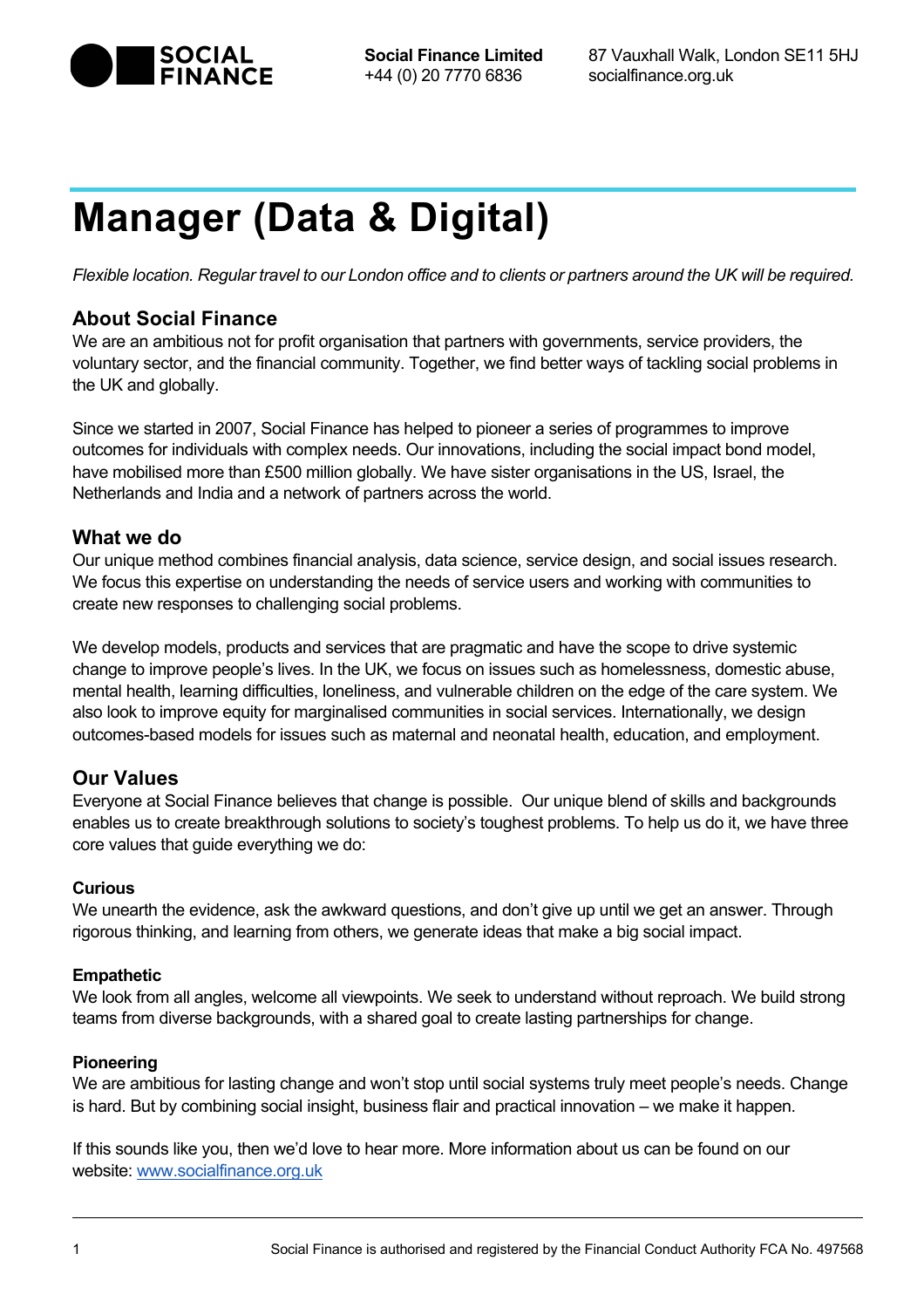

# **The opportunity**

We are looking for a manager passionate about how data and emergent technology can be used to solve social problems and create a fairer society. Your work will be varied from leading projects/products to developing our data and digital strategy to coaching and mentoring colleagues.

Data and digital is the major growth area for Social Finance. They're key ingredients to delivering 21st century services that improve outcomes. Over the next 12-18 months we have an ambitious plan of growing the team, expanding into new social issues, and building international collaborations to bring our approach and model to new countries. A colleague recently said, "I joined for the combination of passionate ambition and serious strategy."

# **The Data & Digital Labs team**

Recent examples of our projects include:

- Using data science to uncover hidden social issues we analysed local authority social care and education data (bringing together 700 datasets) and did user research with decision makers to find new ways to help reduce exclusions. We showed that girls were being 'excluded' at a higher rate than boys, but their exclusions were hidden by official definitions. Our findings featured in The Guardian. We are now helping authorities replicate our analysis and are developing an intervention to support the high-risk students which the analysis identified.
- Changing the social contract between government and residents We have worked closely across councils in Wales to enable adult social care to better communicate and share information with people accessing their services. Our multi-disciplinary team applied user centred design to define the problem, prototype solutions, and build and embed a new digital service. Our approach to share knowledge and skills with partner teams has enabled the service to be adopted by council digital and service teams to improve transparency and trust between people accessing adult social care and councils.
- Improving mental health with better service data We have run a large, national programme called IPS Grow since 2019, which is supporting the NHS and other government departments to significantly increase the number of people with mental health conditions and drug and alcohol addictions who can find and keep fulfilling work. We have developed and currently manage an outcomes and reporting tool which allows services to capture, monitor and respond to their performance data more effectively, improving outcomes for people using the service.

# **Responsibilities**

We are looking for a manager with data and digital expertise to support the public, social and health sectors improve outcomes for people across the UK and beyond.

We have impact strategies around transforming the use of data and digital across services for children and young people (inc. social care and education), health and adult social care with a focus on addressing inequity in patient experience and outcomes. We're also looking at emerging impact areas where a different approach is needed to bring services into the 21st century and improve outcomes – including international development, and the environment.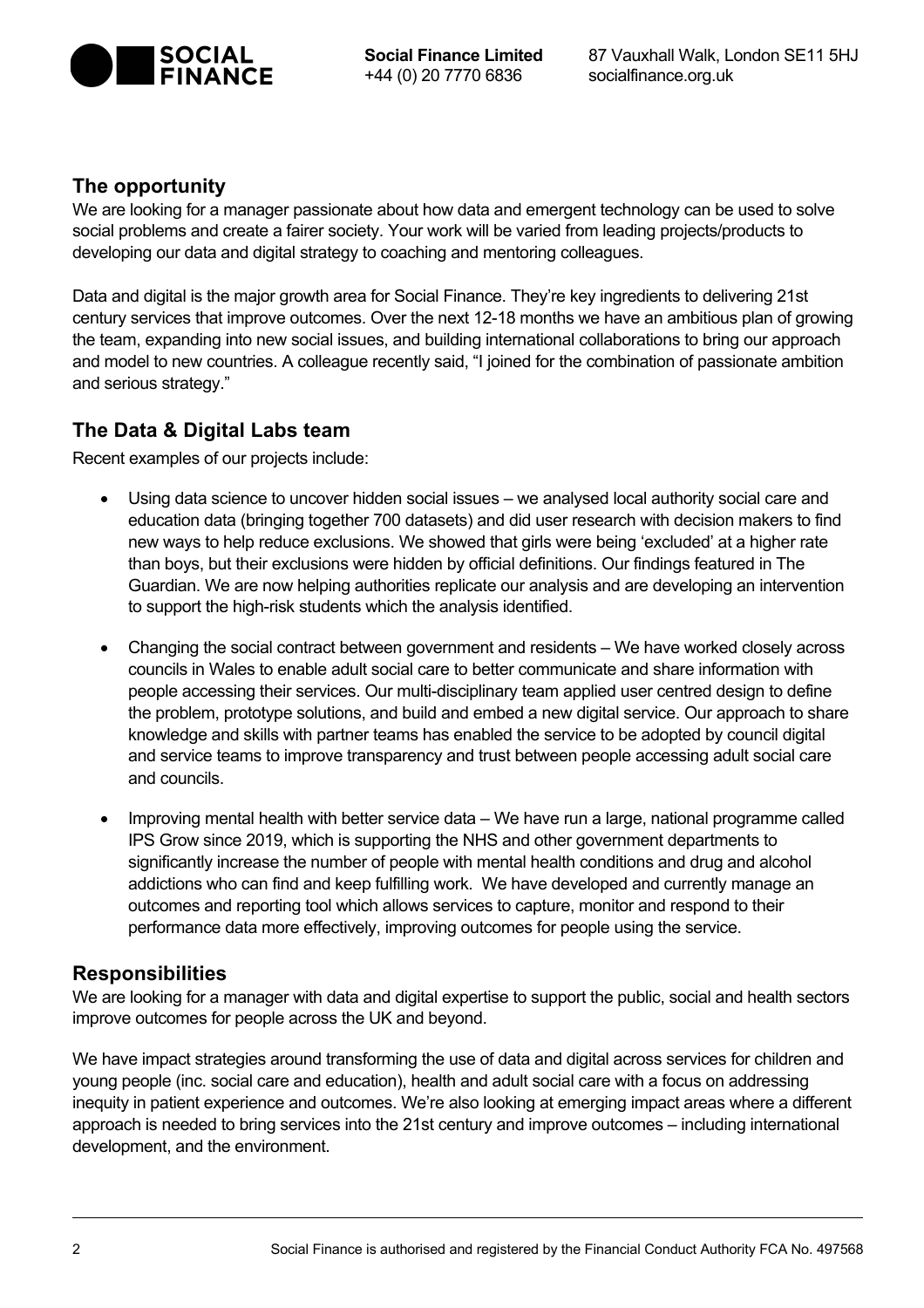

All these strategies share a common focus on enabling our partners to use data and technology to empower people and communities.

Our work is broad – ranging across digital transformation to risk modelling to business intelligence to developing data standards to designing the commercial models for 'govtech' products to advising on the ethics of data collaborations, and training partners' data scientists.

This breadth is intentional. Rather than trying to develop our own leadership in a single area, we are trying to achieve social change. We take on this wide variety of challenges because these challenges are what lie between us and our goals. You will need to be excited by that breadth – and by the frequent need for teams to blend technical with policy and service delivery expertise to identify the right solution.

Ultimately, social impact should be your driver rather than the use of cutting-edge data science approaches or the latest technologies as we are often constrained by the data, technology, and in-house capability of our partners. This provides you with the opportunity to think of creative ways to work around those constraints and consider that to be part of the fun.

## **About you**

It is important you have a mix of the skills and experiences below and, most importantly, will be excited about the opportunity to learn.

- **Delivering impact –** deliver projects/products that enable our partners to more effectively use data and technology to improve decision-making and explain our approach and insights to stakeholders and partners.
- **Providing expertise and advice on data and/or digital transformation programmes –** advising partners with a range of capabilities to help solve strategic and operational problems for the public sector, charities, and impact-focussed businesse*s.*
- **Understanding product development cycles –** you're familiar with the development of data and digital projects and products from blank piece of paper to final solutions whether that is a report, an open-source solution, or a fully hosted web-app.
- **Communicating to non-data and tech people –** you will need to be comfortable speaking with a range of people and roles, helping them to understand data and technology and taking important decisions from re-designing services or choosing a coding language.
- **Supporting our partners –** you will love building our partners' capacity to undertake similar work themselves whether its pairing with their team, launching an apprenticeship programme for data science or open-sourcing solutions so that they're easy for others to use and build on.
- **Managing ambiguity –** you will need to be comfortable with changing approaches as you and the team develop a better understanding of the problem and what might solve it.
- **Refining and implementing our strategy -** working with the senior team to shape our strategy and roadmap for projects and products from health and social care, children services, international development and more.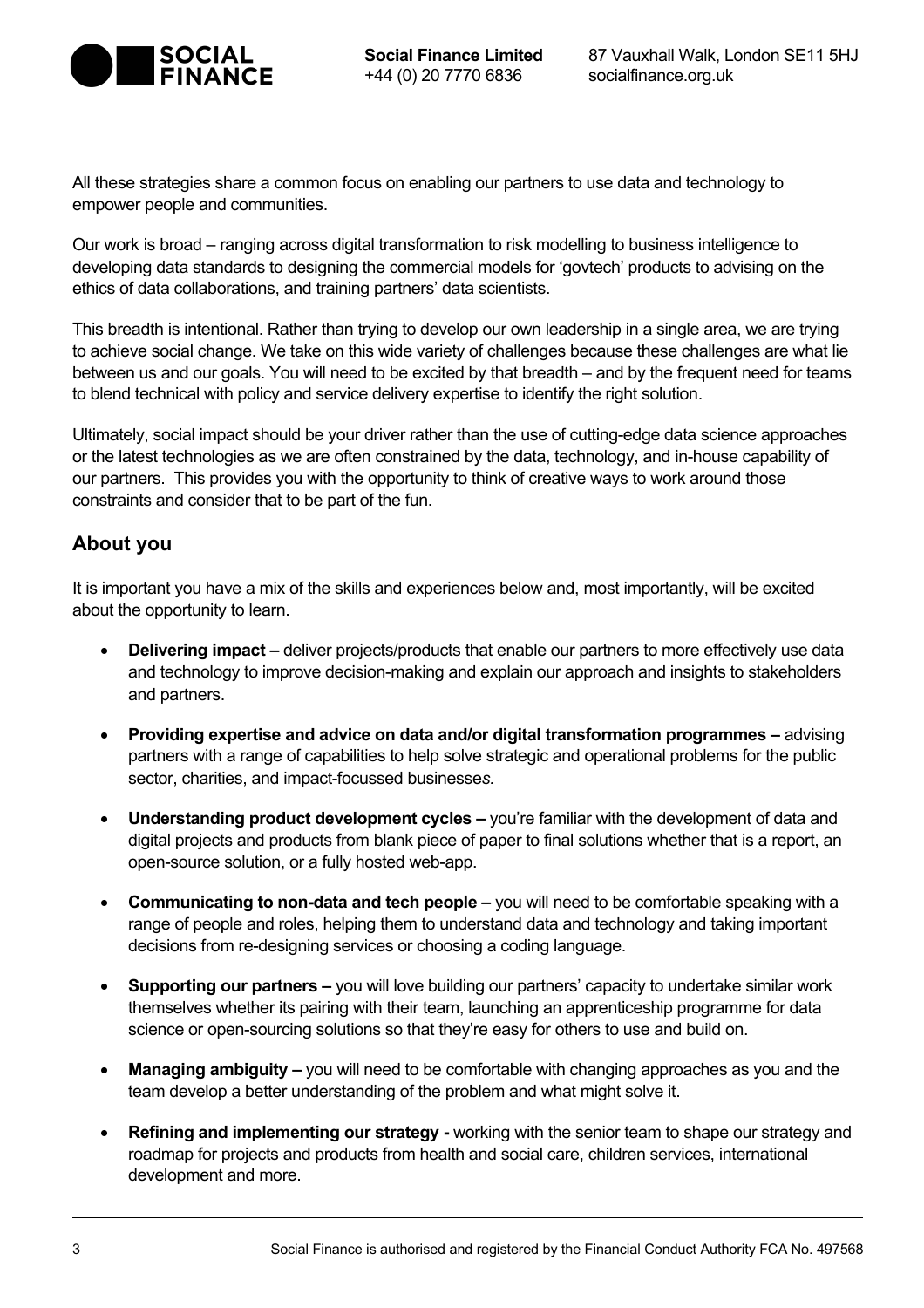

- **Supporting colleagues -** helping them to structure their work and check that the outputs are production/publication ready.
- **Managing in an Agile way** manage ambiguity, know what everyone is working on, and ultimately enable the team to deliver social impact.
- **Considering ethics -** think about and explore the ethical implications of data, technology, and society – e.g., how design decisions exacerbate or counter problems such as structural racism and algorithmic bias, or the tendency towards state surveillance of disadvantaged people.

*The following is desirable, but not essential:*

- Contributing to open-source projects increasingly a key part of our impact strategy.
- Navigating projects with complex legal and ethical considerations.
- Working with the public and social sector inc. experience with the Government Digital Service standards, government, ICO and NHS best-practise guidance on data ethics, sharing, and analysis.
- Working in multi-disciplinary teams working with user researchers, designers, developers, business analysts and others.

#### **Our commitment to you**

Social Finance offers a range of training and development support, using both in-house expertise and external partners to develop and deliver our training programmes. Alongside the Project Managers you work with day to day, your Line Manager will support you in your career planning and personal development. All new staff have a buddy in place to help them learn about life at Social Finance.

The fixed salary for this position is £50,000 per annum (plus 10% in lieu of benefits). We offer a generous holiday allowance plus bank holidays and corporate leave between Christmas and New Year when the office is closed. We also offer a contributory stakeholder pension scheme, season ticket loans, bike to work schemes and Give as you Earn via salary sacrifice.

Encouraging community and wellbeing is important to us. We have a health and wellbeing plan to encourage better working practices for individuals. Social Finance is a disability confident committed employer as well as a founding signature of the UK social investment sector's Diversity Forum manifesto.

#### **Diversity and inclusion**

We need a diverse organisation to be effective. Our work requires us to bring together people with a broad range of skills and life experiences to ensure our impact across a range of social issues and systems. We are committed to having an inclusive culture and working environment in which everyone feels at home and is supported to achieve their potential. We know there is further to go and are implementing a Diversity and Inclusion strategy with a group of external experts to hold us to account.

We actively encourage applications from under-represented and minoritised groups, including those with lived experience of the social issues we are working to address. We are an equal opportunities employer.